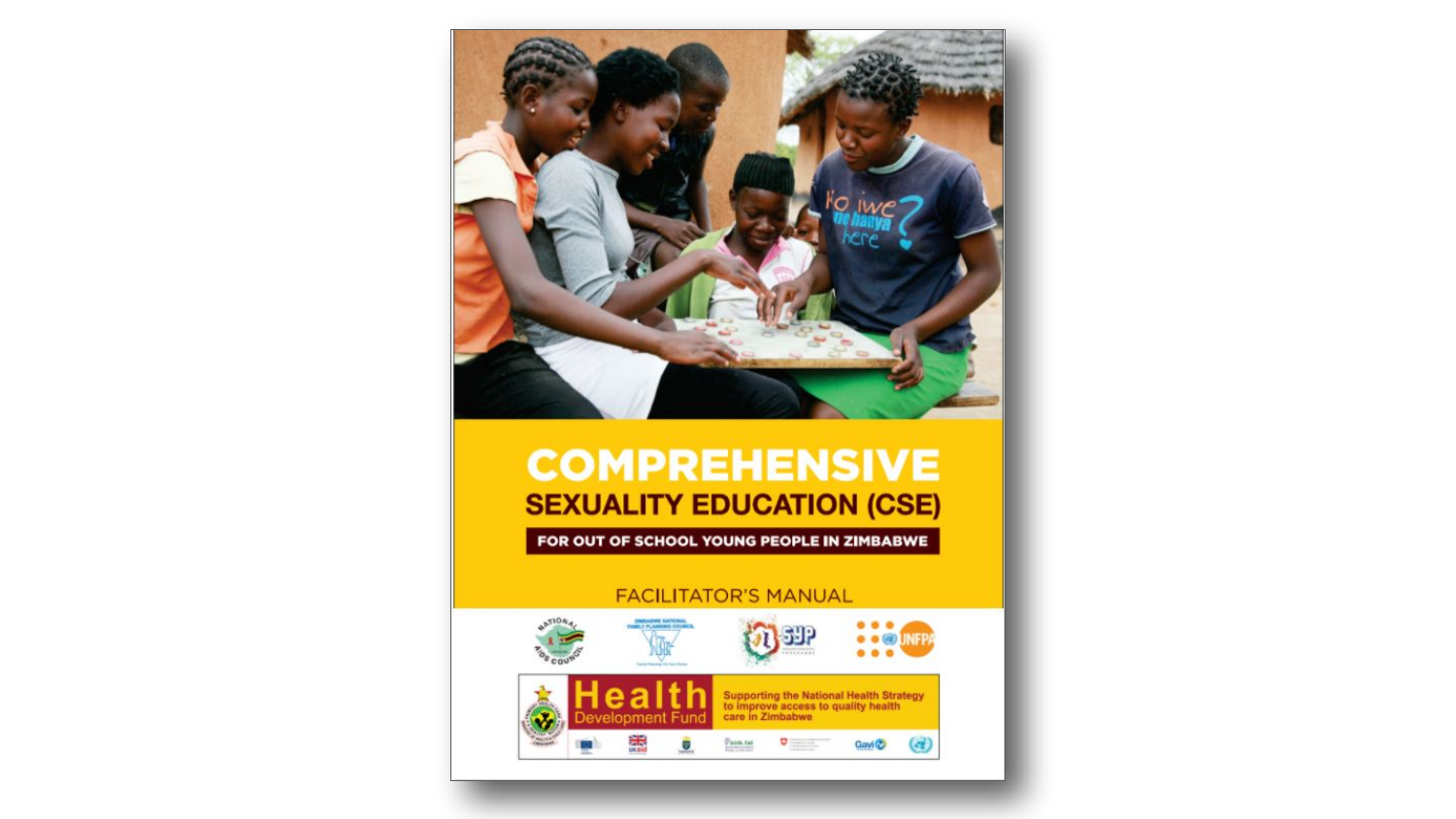

FOR OUT OF SCHOOL YOUNG PEOPLE IN ZIMBABWE

#### **FACILITATOR'S MANUAL**



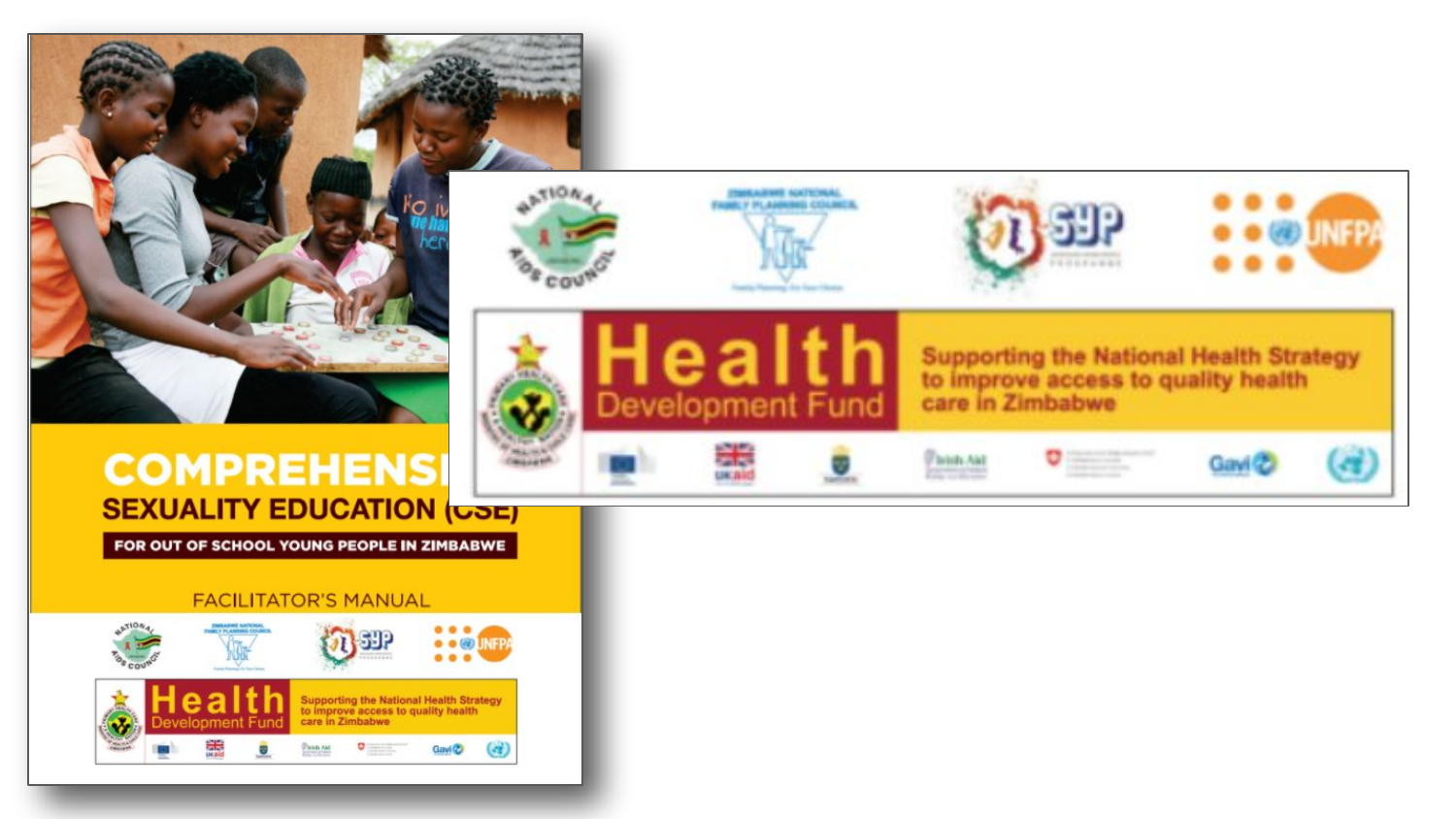

R OUT OF SCHOOL YOUNG PEOPLE IN ZIMBABWE



**Program Description:** "This curriculum is designed to help youth in Zimbabwe face the challenges of growing up, developing positive relationships, **protecting their sexual and reproductive health**, and working to improve the situation of young people in their own communities."

**Target Age Group:** "This manual is intended for use with out of school youth aged **10 to 20 years**." (pg. 7)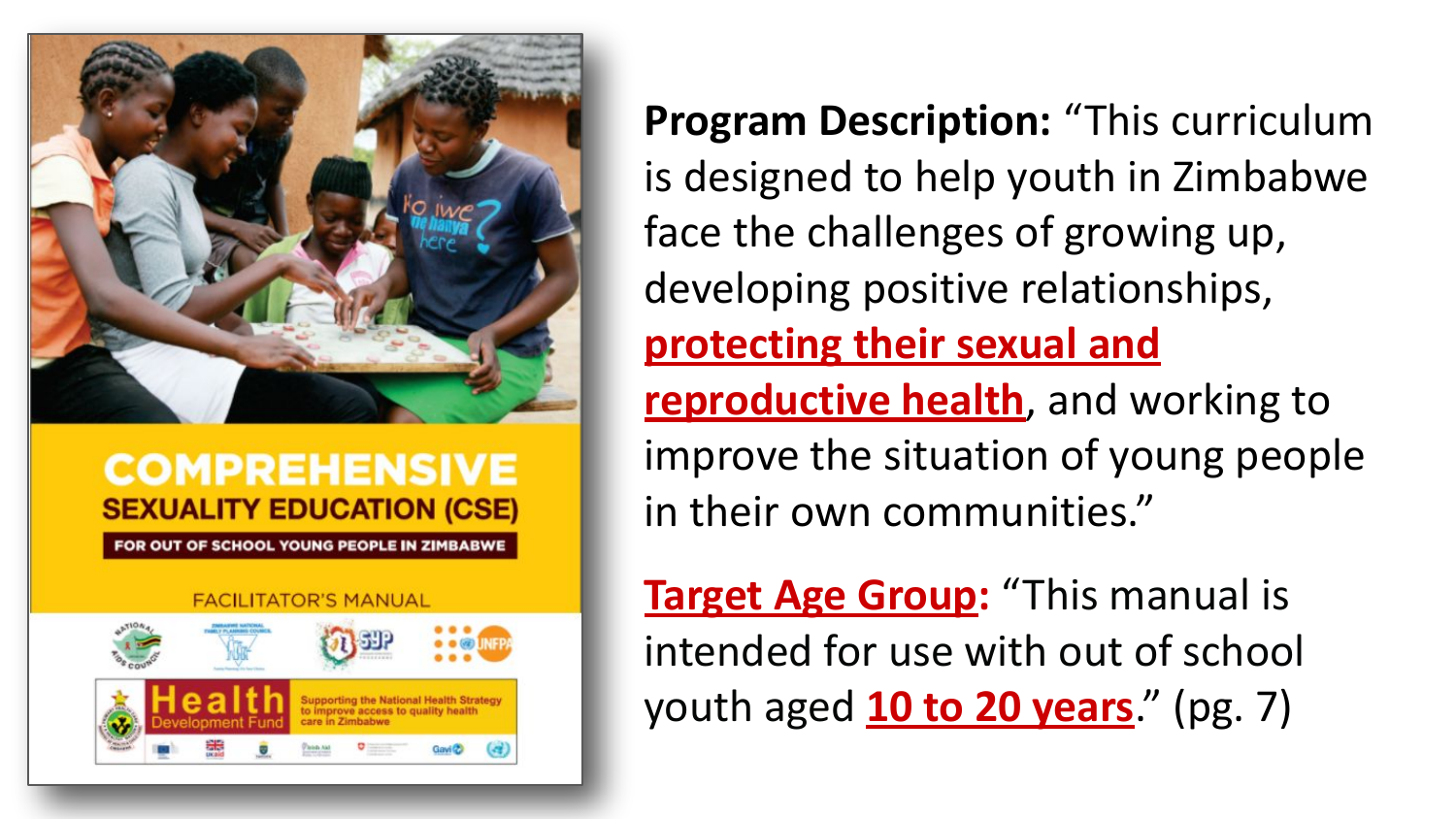

FOR OUT OF SCHOOL YOUNG PEOPLE IN ZIMBABWE



**Sexual behaviours:** Kissing touching, hugging, petting … **Oral sex, including cunnilingus (mouth to vulva, vagina and/or clitoris) and fellatio (mouth to penis) are acceptable** in some cultures.

**Masturbation:** manual manipulation of genitals for sexual gratification**.**

**Sodomy:** anal or copulation-like act between males.

**Voyeurism:** Sexual pleasure or excitement from observing other undressing, making love, kissing, petting or masturbating.

**Exhibitionism:** Sexual pleasure from exposing one's genitals.

**Gerontosexuality:** sexual preference from elderly by a young person.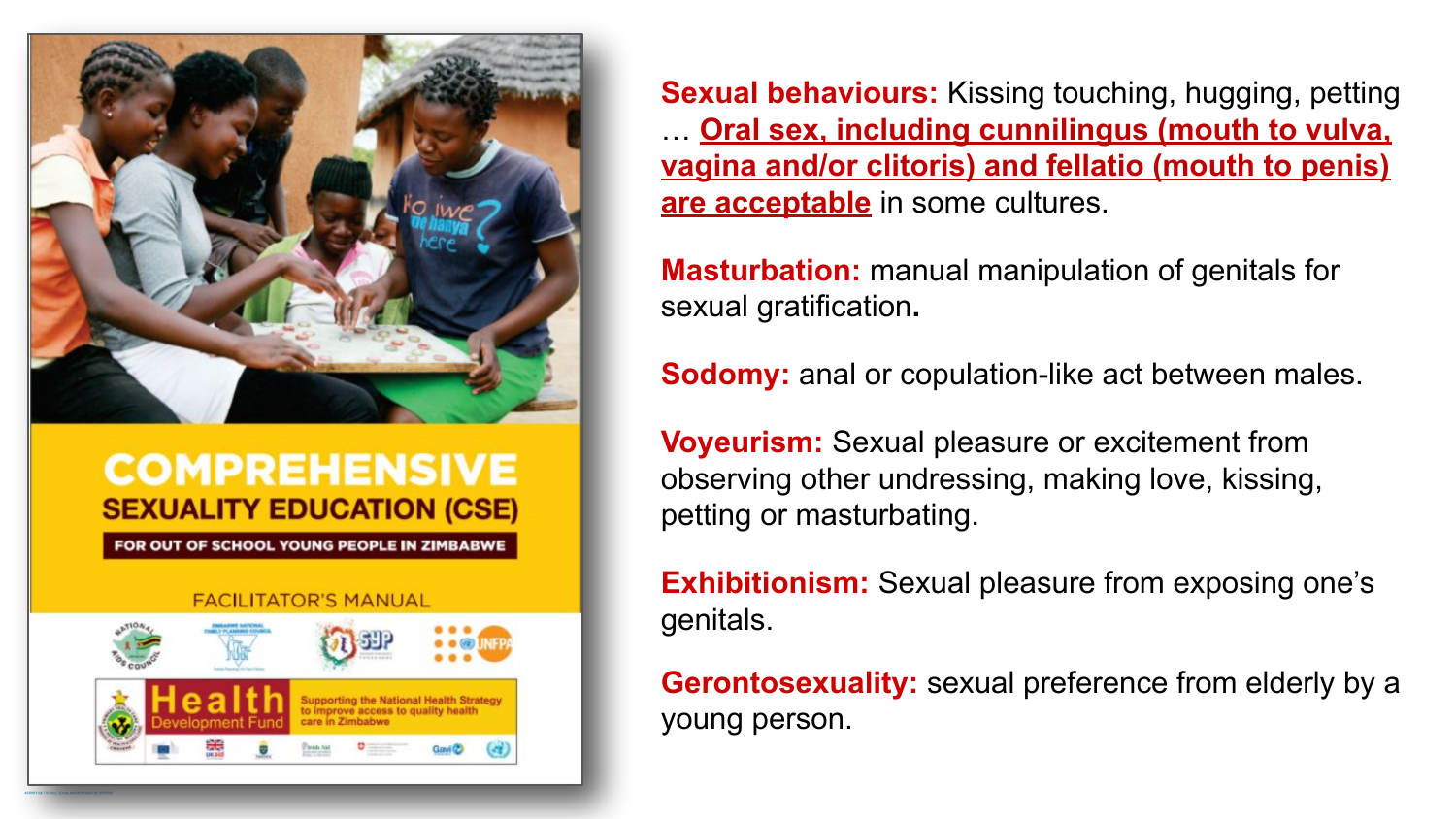

FOR OUT OF SCHOOL YOUNG PEOPLE IN ZIMBABWE



**Pederasty:** sexual pleasure from young boys.

**Bestiality:** sexual pleasure from animals.

**Necrophilia:** sexual pleasure from corpses.

**Urophilia:** sexual pleasure from urine.

**Coprophilia:** sexual pleasure from filth such as faeces, dirt or soiled underwear.

**Sadism:** sexual pleasure from inflicting pain on another person.

**Masochism:** sexual pleasure from receiving pain from another person.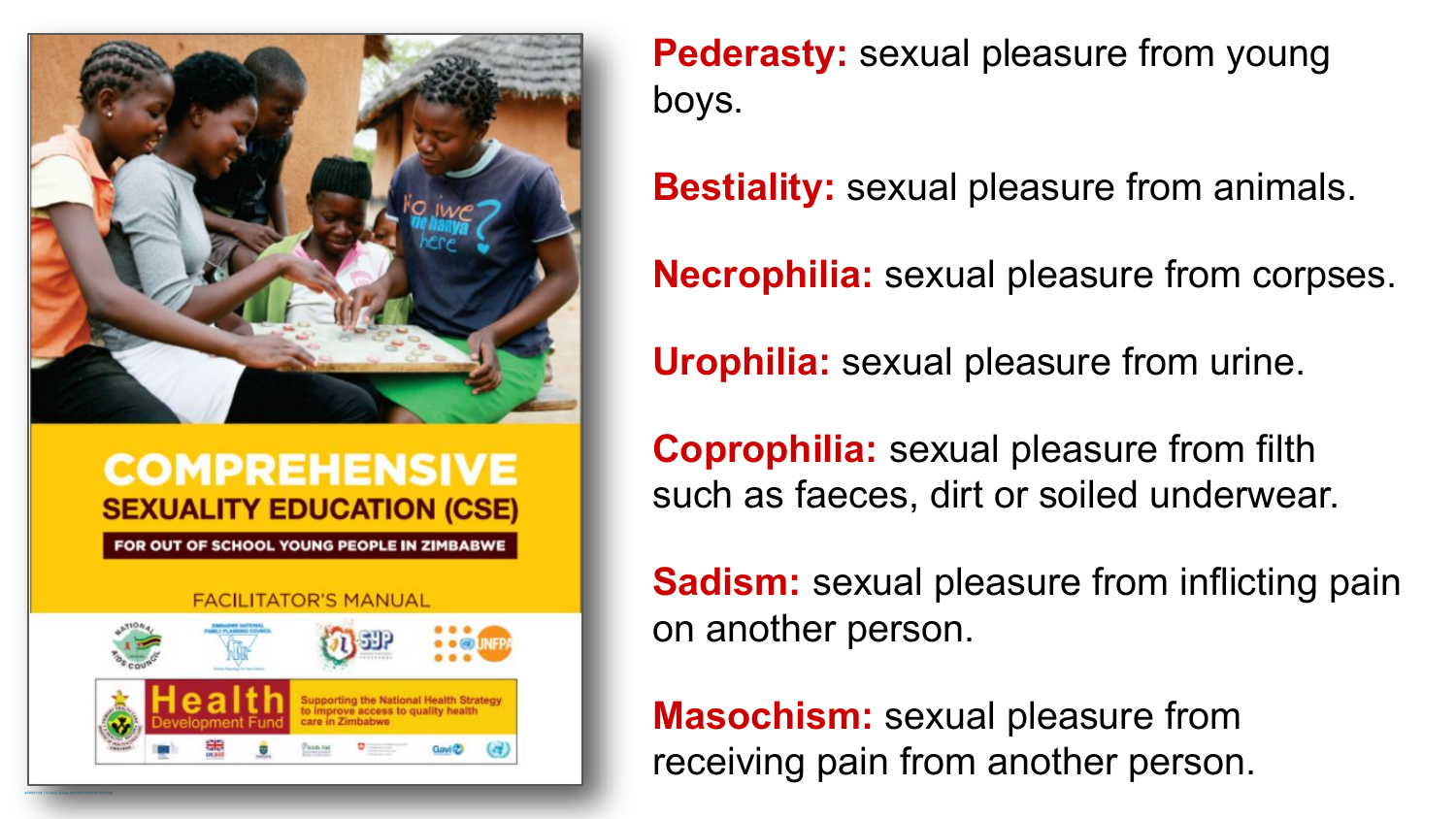

FOR OUT OF SCHOOL YOUNG PEOPLE IN ZIMBABWE



**Purpose: To get participants to speak more freely and feel more comfortable when talking about sexuality and the parts of the reproductive and sexual organs.**" (pg. 59)

Write the headings **'Male Sexual Organs,' 'Female Sexual Organs', and 'Sexual Intercourse'** at the top of three pieces of flipchart paper and put them up on the wall.

"Tell the groups that when you say 'start', **they should brainstorm all the words they know for their topic. They can be slang, scientific words, children's words, medical words, or vernacular."**  (pg. 59)"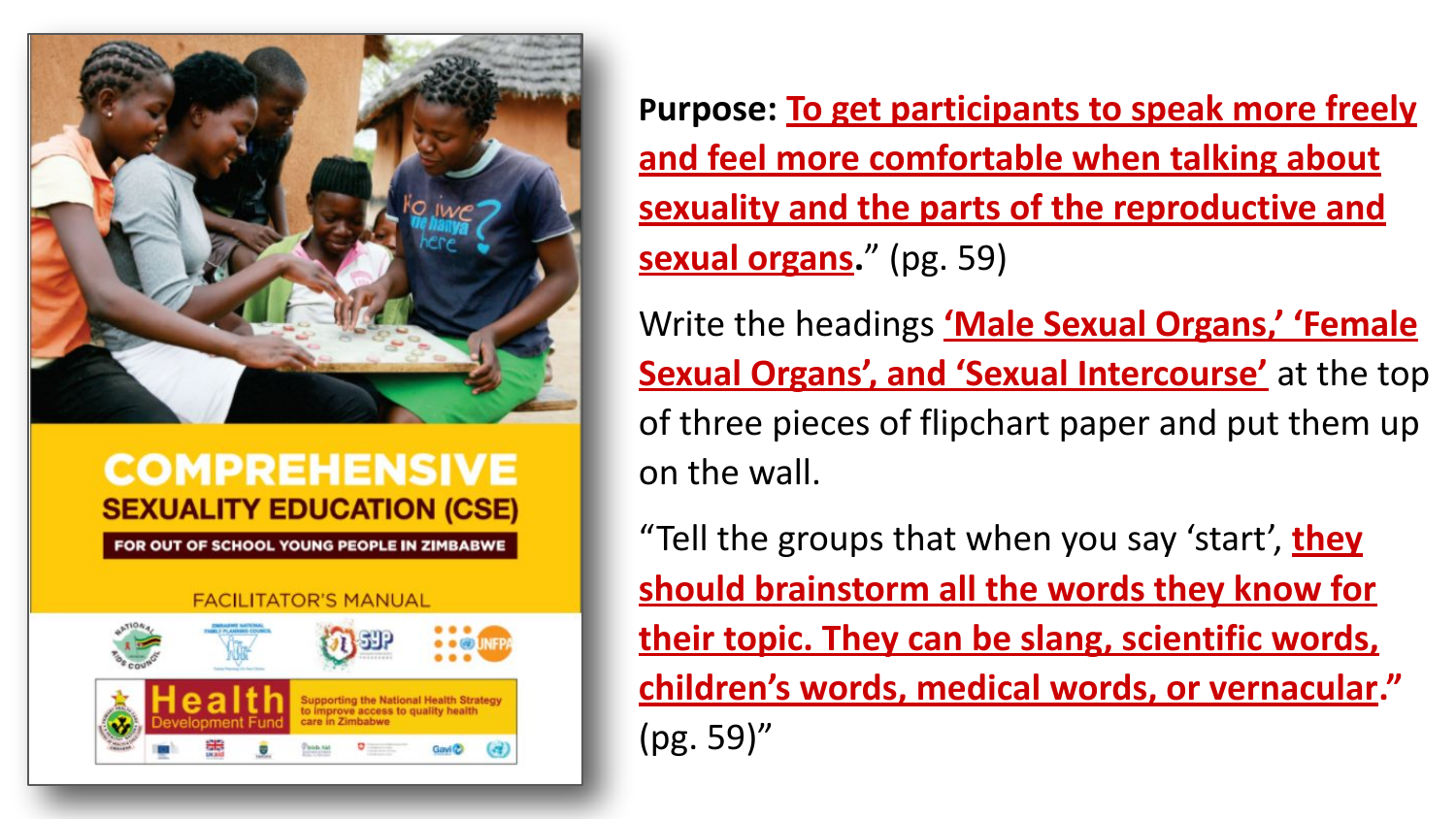

FOR OUT OF SCHOOL YOUNG PEOPLE IN ZIMBABWE



**"Purpose:** To explore the influence of family, culture, religion and friends on their values; to **identify which influences they disregard and why**; and to examine how they decide on their personal values." (pg. 24)

**"What did you learn about when it is okay to start having sex from your:**

- Family?
- Culture?
- Religion?
- Friends?" (pg. 24)

"Go through the same process for when it is okay to start having sex." (pg. 24)

"**Because of culture, religious beliefs and attitudes, sex has been a difficult or taboo subject to talk about. We need to learn to talk about sex more openly**." (pg. 67)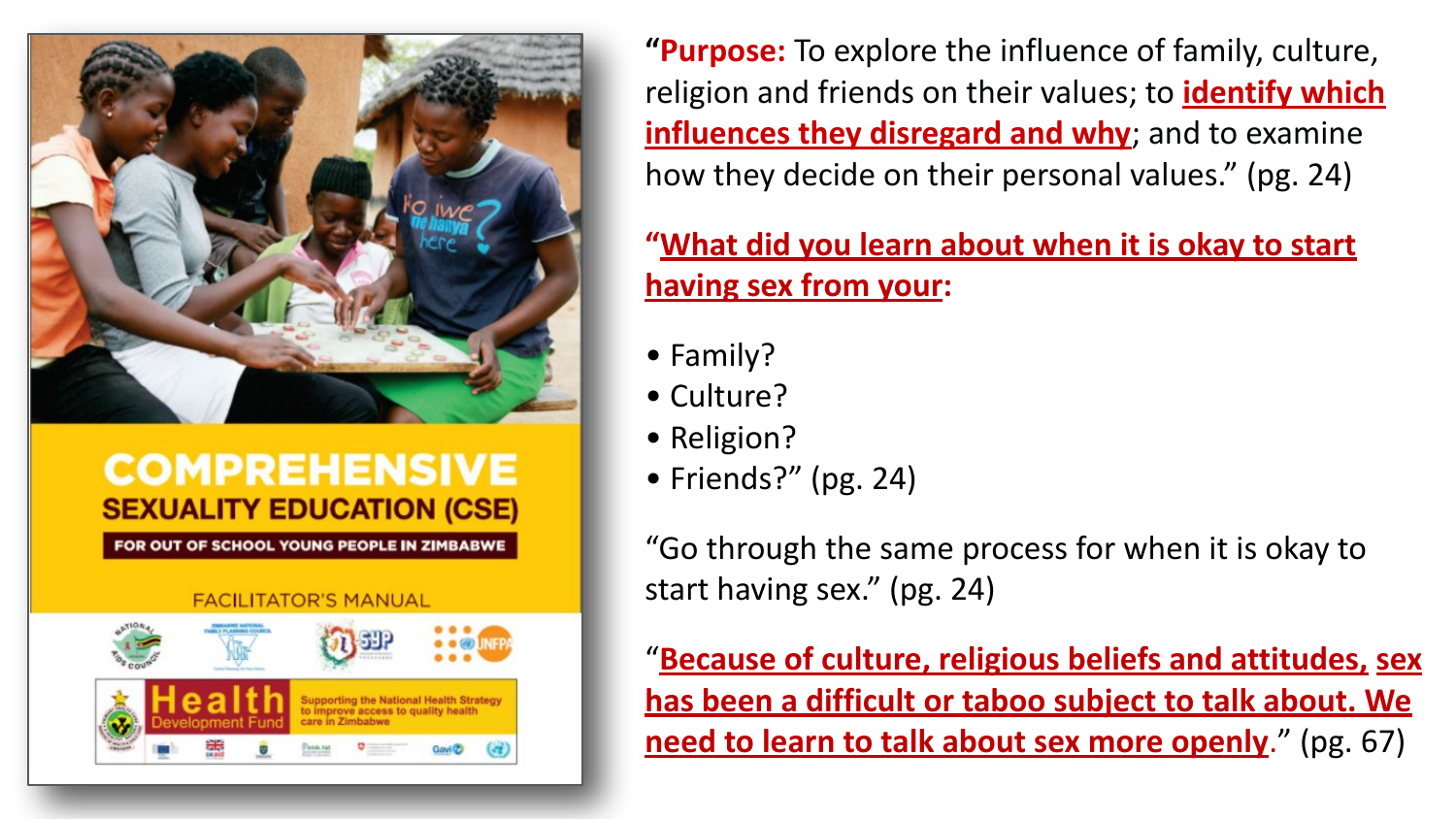

FOR OUT OF SCHOOL YOUNG PEOPLE IN ZIMBABWE



"Purpose: To enable participants to find out more about sexual behaviour; and to **build their comfort and ability to talk about sex** more openly." (pg. 67)

**"Talking more openly can help us take care of sexual health and to enjoy our sexual relationships more."** (pg. 67)

"Tell the participants that **most young people who have not had sex, will eventually have sex at some time in the future**." (pg.129)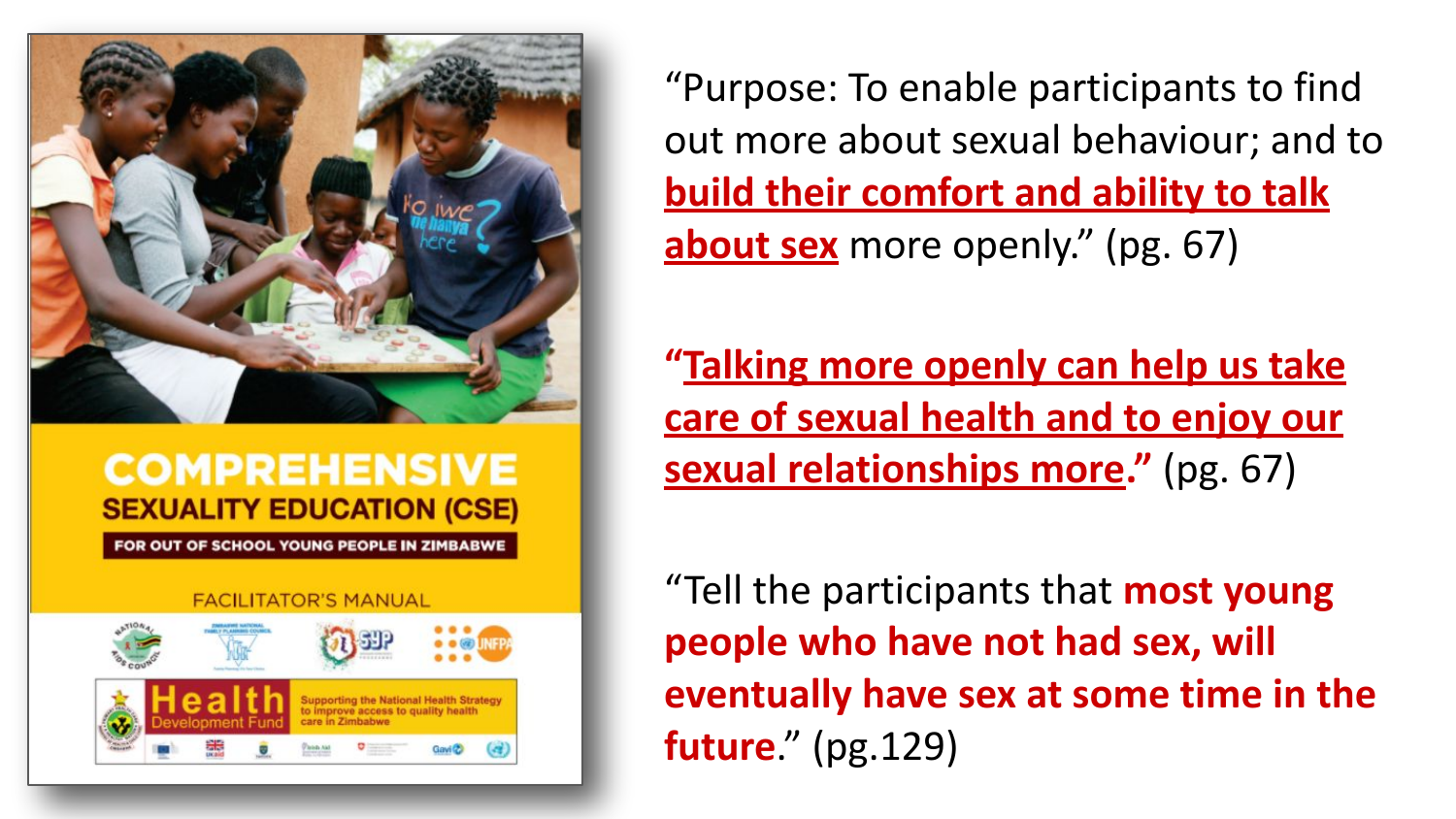

FOR OUT OF SCHOOL YOUNG PEOPLE IN ZIMBABWE

### **FACILITATOR'S MANUAL**



"**Describe the functions of the clitoris, vagina, uterus, and ovaries." (pg. 43)**

**"Put up the poster of the Female Sexual and Reproductive Systems, External (showing the external parts).** 

**Go through the answers by pointing to each body part** and asking the following two questions for each one.

• What is this part called?

THE CEMALE CEVILAL AND DEDDODUCTB Discuss in your groups and write the names of the body parts in the diagram below



"The tip of the clitoris is called the glans. It is very sensitive to touch. It fills with blood and becomes erect when a woman is sexually excited. It is the only body part in either sex whose only function is to give sexual pleasure. **Touching it and the surrounding area helps a woman to get sexually excited and have an orgasm.**" (pg. 46)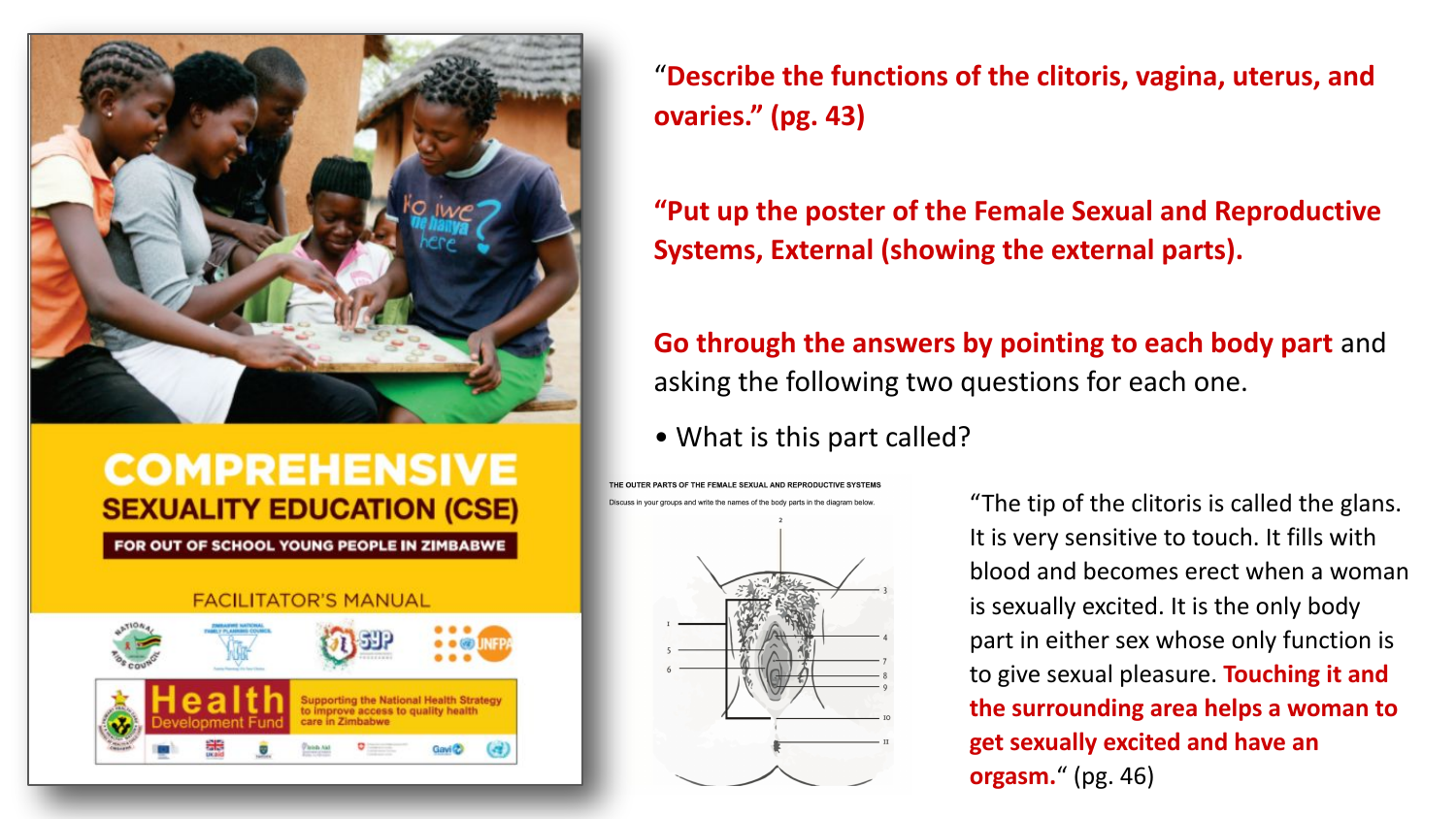

FOR OUT OF SCHOOL YOUNG PEOPLE IN ZIMBABWE



"If Thulani starts **feeling sexually excited** when he is with Betty, **what will happen to his body?** (Answer: **He will get an erection; his heart may start beating faster**)."

"**What about Betty – what will happen to her body?** (Answer: **Her vagina may get wet, her clitoris may get hard**, her heart may start beating faster)." (pg. 62)